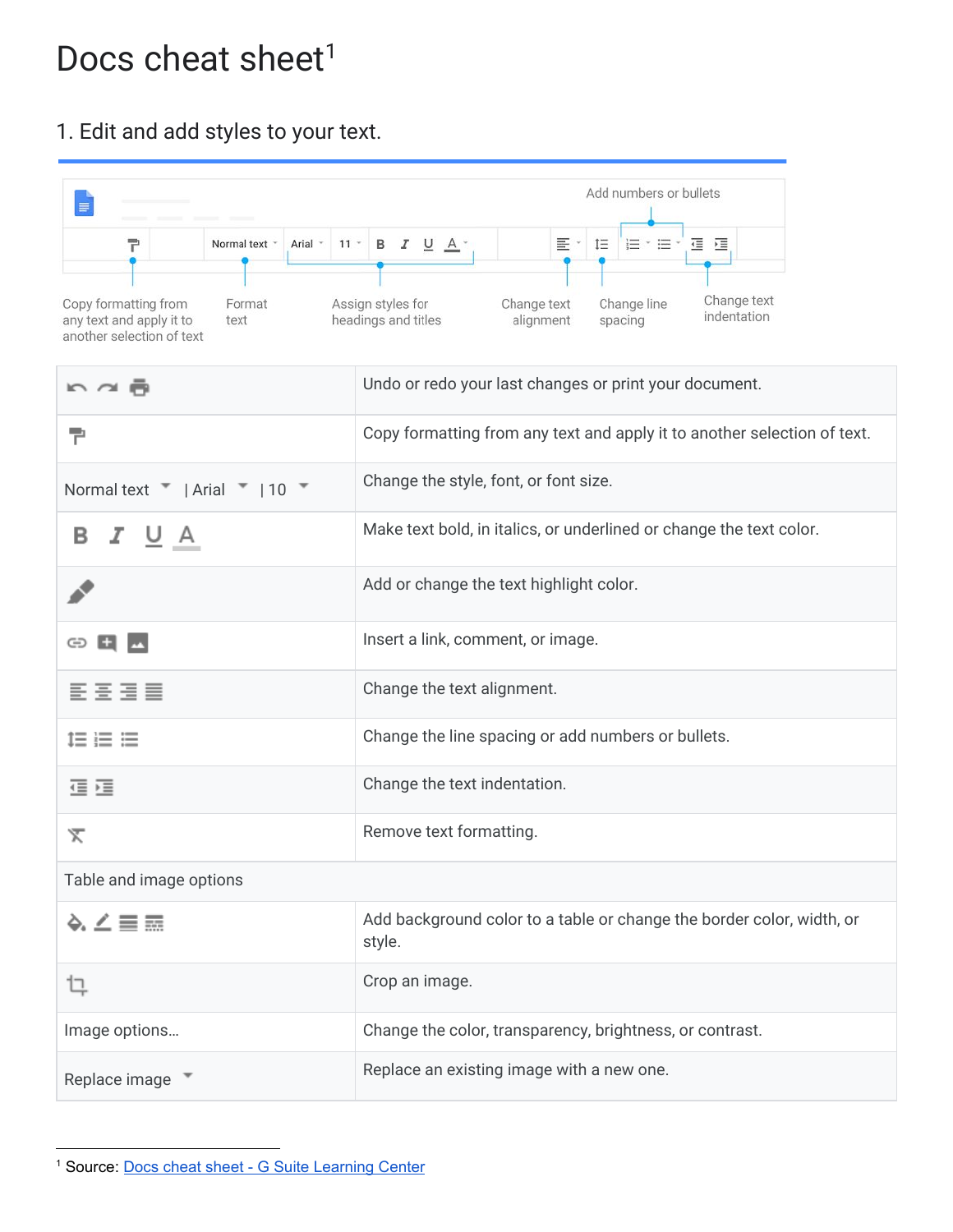**Make a copy:** Create a duplicate of your document.

**Download as:** Download your document in other formats, such as Microsoft® Word® or Adobe® PDF.

**Email as attachment:** Send a copy of the document to people. You can change the format.

**Version history:** See all the changes you and others have made to the document or revert to earlier versions.

Publish to the web: Publish a copy of your document as a webpage, or embed your document in a website.

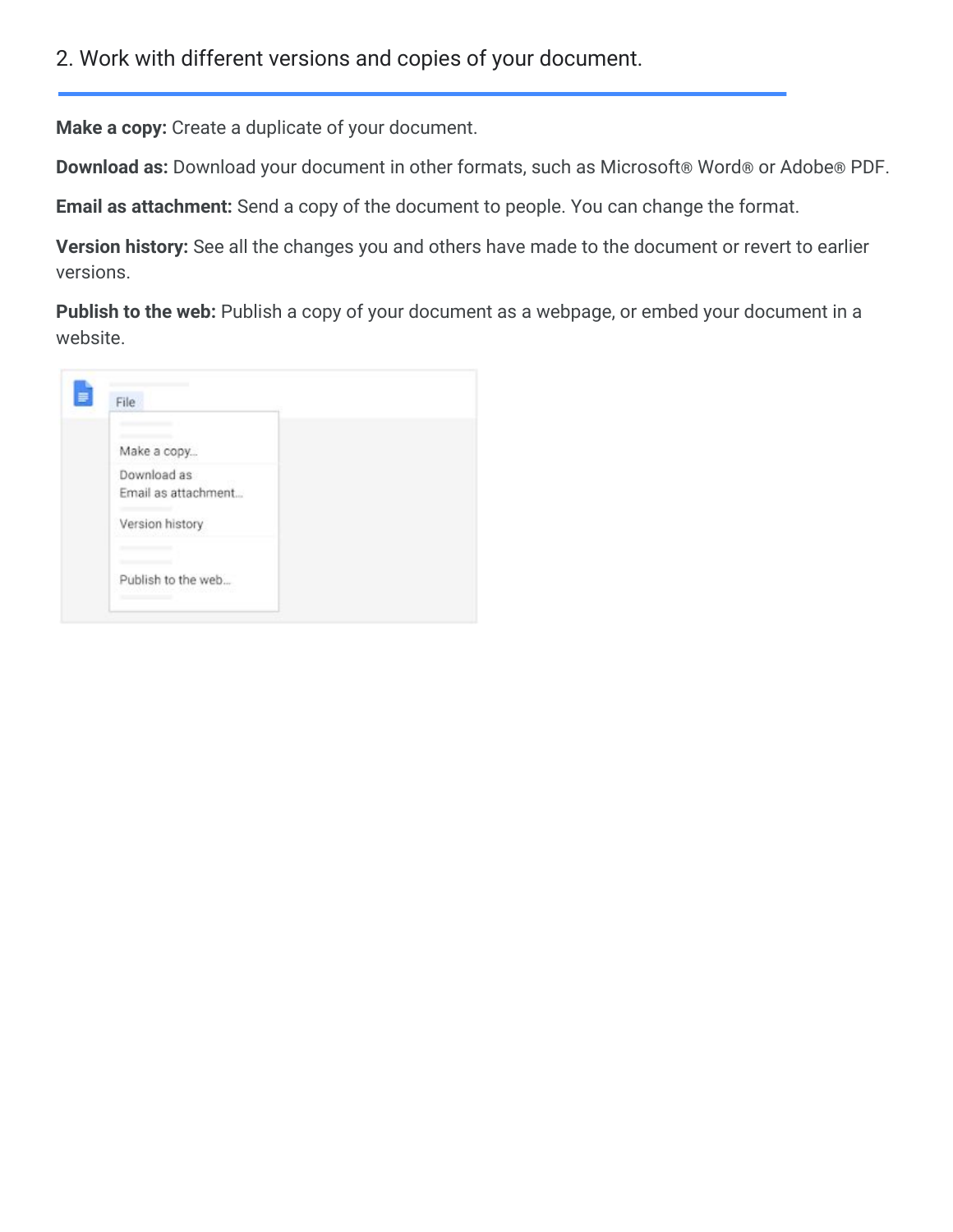## 3. Enhance your document by adding features.

**Image:** Insert an image from your computer, the web, Drive, and more.

**Table:** Select the number of columns and rows to create a table.

**Drawing:** Create pictures, flowcharts, diagrams, and more.

**Link:** Add a link to a webpage or a header or bookmark in your document.

**Chart:** Add different types of charts, or add a chart from Sheets.

**Bookmark:** Add shortcuts to specific places within your document.

**Table of contents:** Create an autogenerated table of contents that links to each heading (where you've applied heading styles).

| <b>COST</b> | Insert                           |
|-------------|----------------------------------|
|             | 四<br>Image<br>Table<br>Drawing   |
|             | $\overline{\mathbf{H}}$<br>Chart |
|             | Link<br>GD                       |
|             | Bookmark<br>Table of contents    |

4. Click Share to share your document and then choose what collaborators can do. They'll also receive an email notification.

|             | Share or unshare | <b>Edit content directly</b> | <b>Suggest edits</b> | <b>Add comments</b> |
|-------------|------------------|------------------------------|----------------------|---------------------|
| Can edit    |                  |                              |                      |                     |
| Can comment |                  |                              |                      |                     |
| Can view    |                  |                              |                      |                     |